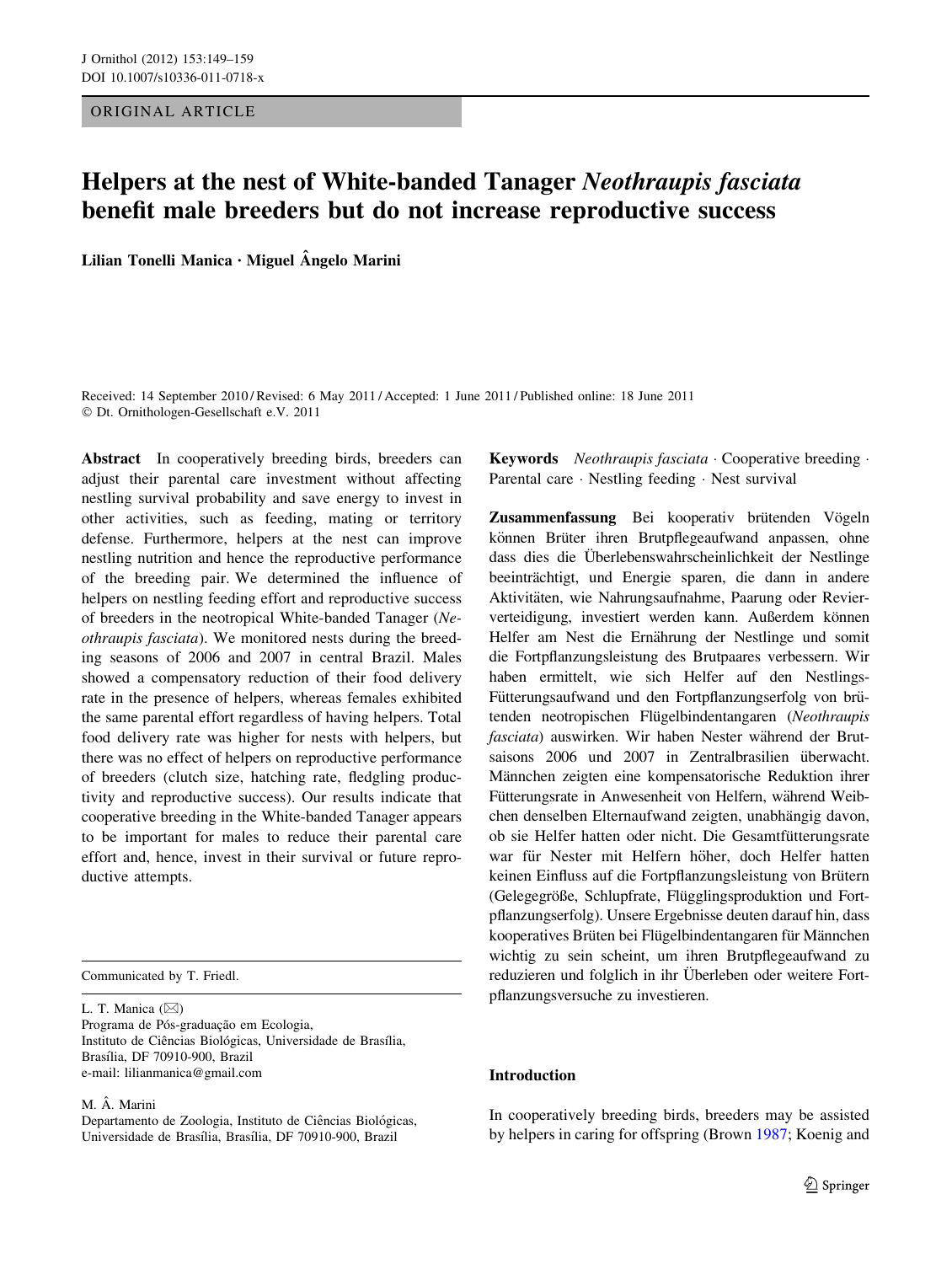Dickinson [2004\)](#page-9-0) and adjust their parental care effort without affecting nestling survival probability. As a consequence, the parents may have more time and energy to invest in other activities, such as feeding, mating or territory defense. Changes in parental effort by breeders may increase their chances of survival or their reproductive attempts within the same breeding season or in future seasons (Crick [1992;](#page-9-0) Heinsohn [2004](#page-9-0)). Although cooperative breeding systems have been widely studied, a consistent direction of the effect of helpers on breeders' parental investment has yet to be found. Because of the high energy costs of parental investment, it is reasonable to expect that breeders reduce their workload with nestling care when assisted by helpers. However, studies of cooperative species have shown that, in the presence of helpers at the nest, parents can maintain the same parental effort (Emlen and Wrege [1991](#page-9-0); Magrath and Yezerinac [1997](#page-9-0)), decrease (MacColl and Hatchwell [2003](#page-9-0)) or even increase their contribution with nestling care (Valencia et al. [2006](#page-10-0)), suggesting that factors other than parental care may affect breeders' responses.

It has been proposed that breeders' decisions about parental investment in assisted groups are affected by the costs of this activity to breeders and by the causes of nestling mortality (Hatchwell [1999](#page-9-0)). According to Hatchwell [\(1999](#page-9-0)), helping behavior can result in compensatory reduction of parents' efforts or additive care provided by helpers in nestling feeding. The former tends to occur when the cost of parental care is high and when nestling starvation is rare (Hatchwell [1999\)](#page-9-0). In this situation, parents may reduce their workload when helped by other individuals and, therefore, gain more energy to invest in survival. Alternatively, the second situation can occur when the cost of parental care is low and nestling survival is constrained by feeding ability of adults (Hatchwell [1999;](#page-9-0) Carranza et al. [2008](#page-9-0)). In this case, breeders may not decrease their efforts when helped, but nevertheless benefit due to higher overall provisioning rates to their offspring (Emlen and Wrege [1991](#page-9-0); Hatchwell [1999;](#page-9-0) Heinsohn [2004](#page-9-0)).

The presence of helpers can increase the chances of fledgling productivity and/or breeding success of the reproductive pair (Emlen and Wrege [1991](#page-9-0); Cockburn [1998\)](#page-9-0). Helpers can contribute with reproductive success by improving nestling nutrition or protection against predators (Cockburn [1998](#page-9-0)). Despite these predictions, the positive effect of cooperation on reproductive performance, such as fledgling productivity or reproductive success, has been refuted in some studies (Legge [2000](#page-9-0); Eguchi et al. [2002](#page-9-0)). In these cases, the presence of helpers does not increase the overall food provisioning on nests (Legge [2000\)](#page-9-0) nor the fledgling success (Legge [2000;](#page-9-0) Eguchi et al. [2002](#page-9-0)).

Helping behavior has been studied in many bird species, but most research has been focused on African, Australian or temperate region species (review in Cockburn [2006](#page-9-0)). There are few studies of cooperative breeding species in the neotropical region (Macedo [2008](#page-9-0)), and only a minor portion of these studies test hypotheses concerning breeding behavior (e.g., Rodrigues and Carrara [2004\)](#page-9-0). Our purpose in this study was to determine the influence of helpers on nestling feeding effort and reproductive outcome of breeders in the neotropical White-banded Tanager (Neothraupis fasciata). This species is a facultative cooperative breeder (Alves [1990](#page-9-0)) in which the breeding pair may or may not be helped by other birds during chick care (Cockburn [1998](#page-9-0)). We tested whether parents would change their parental provisioning effort when aided by helpers and whether helpers' assistance would influence brood sizes, egg hatching rates, nestling growth rates and permanence on nests, fledgling productivity, and daily nest survival.

#### Methods

We conducted the study in a 100-ha grid  $(1 \times 1 \text{ km})$  $(15°32'32''S, 47°36'49''W)$  covered by cerrado, a typical neotropical savanna vegetation, at Estação Ecológica de Águas Emendadas (ESECAE). This 10,500-ha reserve is located 50 km northeast of Brasília, Distrito Federal, Brazil. The climate of the region is rainy tropical with a marked seasonality: a rainy season from October to April and a dry season from May to September. Mean annual rainfall of the cerrado ranges from 1,500 to 1,750 mm, and mean temperature ranges from 20 to  $26^{\circ}$ C (Nimer [1979](#page-9-0)).

The White-banded Tanager is near-endemic to the savannas of central Brazil (Lopes [2008\)](#page-9-0) and classified as nearthreatened by IUCN [\(2004](#page-9-0)). It builds open nests usually around 1 m above the ground (Alves and Cavalcanti [1990](#page-9-0)). Clutch size ranges from one to three eggs, hatching is synchronous, incubation lasts 13 days, and nestling period is about 11.7 days (Duca and Marini [2011](#page-9-0)). This is a yearround resident species that defends  $3.7 \pm 0.6$ -ha territories on average (Duca [2007\)](#page-9-0) and plays sentinel roles in mixed-species flocks (Alves [1990](#page-9-0); Alves and Cavalcanti [1996](#page-9-0); Ragusa-Netto [2000](#page-9-0)). This species is socially monogamous and helpers assist parents with nest or territory defense (Alves [1990\)](#page-9-0) and nestling feeding (present study). Cooperative groups are composed of three to six individuals (Alves [1990](#page-9-0); Duca [2007\)](#page-9-0) and previous studies showed that some breeding units are family groups composed of the breeding pair and their progeny from the previous breeding attempt (50% of studied groups; Alves [1990](#page-9-0); Duca [2007](#page-9-0); Gressler and Marini, unpublished data). In our study, we did not have molecular data to determine the relatedness of all individuals in the groups. However, we knew that one non-breeder female individual (helper) in 2007 was the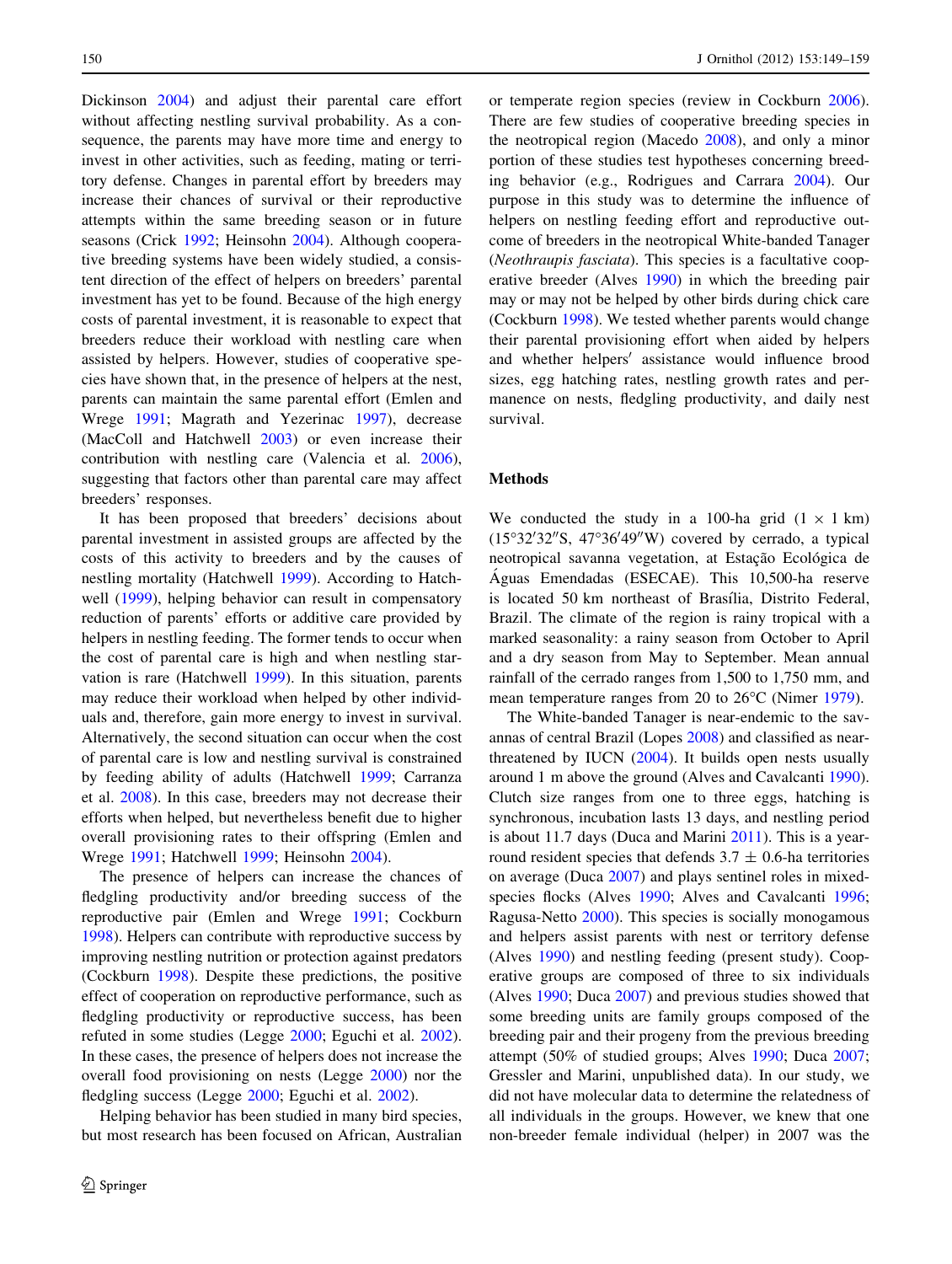descendant of the breeding pair she was helping. We monitored 16 assisted (9 in 2006 and 7 in 2007) and 37 unassisted (24 in 2006 and 13 in 2007) breeding pairs in the 2 years. Group size of assisted pairs varied from three to five individuals  $(3.2 \pm 0.5, n = 16)$ . Nine individuals (helpers and breeders) were repeatedly monitored during the 2 years of the study: two breeding pairs assisted by helpers, one pair without helpers and two male helpers and one female breeder that associated with different groups in the 2 years. We monitored 71 nests (41 in 2006 and 30 in 2007), of which 23 (32.4%) belonged to breeding pairs with helpers and 48 (67.6%) to breeding pairs without helpers. Six nests in 2006 and 8 in 2007 were re-nesting attempts by the same pairs, of which 2 and 3, respectively, were assisted nests.

In the study area, birds have been captured with mistnets since 2002. Birds were sexed and aged by plumage (following Duca [2007\)](#page-9-0), and received unique combinations of three color bands, and a permanent metal band. Social groups were identified in August–September of 2006 and 2007 inside territories that were delimited in preceding years in the same area (see Duca [2007](#page-9-0)). We considered breeding males those birds that defended territories and that prevented other males within or outside the group from accessing their females, that executed sentinel behavior, that were seen singing at dawn within the group's territory or that were helping females with nest construction. We considered breeding females those that were seen incubating eggs, building nests or that were protected by males from other males. Methods to determine male and female breeding status (breeder or helper) followed Alves  $(1990)$  $(1990)$  and Duca  $(2007)$  $(2007)$ . We also registered two copulations between the presumed breeding pair, which confirmed our pre-definition of the social role of males and females in a group. Other birds in the groups were considered helpers.

We monitored White-banded Tanagers breeding from August to December 2006 and 2007. We inspected nests every 3–4 days during the incubation period and every 2 days from near hatching to the end of nest activity. Clutch size was determined as the maximum number of eggs in two consecutive nest checks. We calculated hatching rate as the number of eggs that hatched divided by clutch size for nests that survived to hatching. We used Wilcoxon tests to test the effect of the presence of helpers on clutch size and hatching rate.

To estimate food delivery rate (FDR), we observed 29 nests for from 1–2 h (mean  $\pm$  SD = 1.8  $\pm$  0.1, n = 53 observations), from September to October 2006 and 2007. We observed food delivery rate in 10 nests with helpers (33 h of observation) and in 19 nests without helpers (52 h). Observations were conducted with binoculars  $(n = 36$ observations) from blinds or using digital video cameras placed at least 10 m from the nest ( $n = 17$  observations). We did not include data from observations in which our proximity may have disturbed normal behavior, which occurred when adults did not visit the nest to feed the nestlings but stayed nearby, repeatedly emitting short calls. We estimated total food delivery rate  $(FDR_T)$  from the total number of visits per hour of observation, and used the number of visits per hour by males, females and helpers to calculate their hourly FDR (FDR<sub>M</sub>, FDR<sub>F</sub> and FDR<sub>H</sub>, respectively). We defined three nestling age categories: 0–2, 4–6 and 8–10 days old, and observed each nest at least once in each age class, unless nests failed due to predation or when we did not discover a nest until at least 2 days after hatching. We conducted observations during three time periods during the day (6:00 to 8:00, 8:00 to 10:00, 14:00 to 16:00), alternating times of nest observation each day to allow equivalent sampling for each time period in each age class. We used the mean value of all data for nests observed more than once within an age class  $(n = 17)$ .

We used generalized linear mixed-effect models (GLMM) fitted by restricted maximum likelihood to analyze FDRs, using lmer function (R package lme4; R Development Core Team [2007](#page-9-0)) with Gaussian distribution and identity link function. We added to the models the variable "nest" and "group identity" as random effects, because there were repeated measurements of the same nest in different age classes and of the same group in different breeding attempts in the same or consecutive years. We created GLMMs to explain the variations in  $FDR_T$ ,  $FDR_M$ and  $FDR<sub>F</sub>$  relative to the presence of helpers, nestling age and year. We refrained from including time of day as a variable since sample sizes were small. Also, paired  $t$  tests with Bonferroni corrections and paired Wilcoxon tests showed no difference between FDRs relative to different time periods in the day ( $P > 0.05$  for all comparisons). We initially related each FDR with all factors: "age" (0–2, 4–6, 8–10 days), ''helper'' (present/absent), ''year'' (2006/2007), and the interaction between ''helper'' and ''age''. We followed a stepwise procedure for model fitting, in which each variable was excluded in each step from the full model and, subsequently, pairs of models were compared through a likelihood ratio test (LRT) that is Chi-square distributed. We removed non-significant terms from final models and ran a subsequent model fitting to estimate parameters. To test if males, females and helpers differed in food provisioning, we related  $FDR<sub>M</sub>$ ,  $FDR<sub>F</sub>$  and  $FDR<sub>H</sub>$  estimated for assisted nests with ''individual identity'' (male/female/ helper), "age" and the interaction between "individual identity'' and ''age'' in a single GLMM. For this analysis, we used  $log(FDR+1)$  to correct problems with heterocedasticity and followed the same stepwise procedure for model selection as described above. We used Shapiro–Wilk tests and residual analyses (standardized residuals versus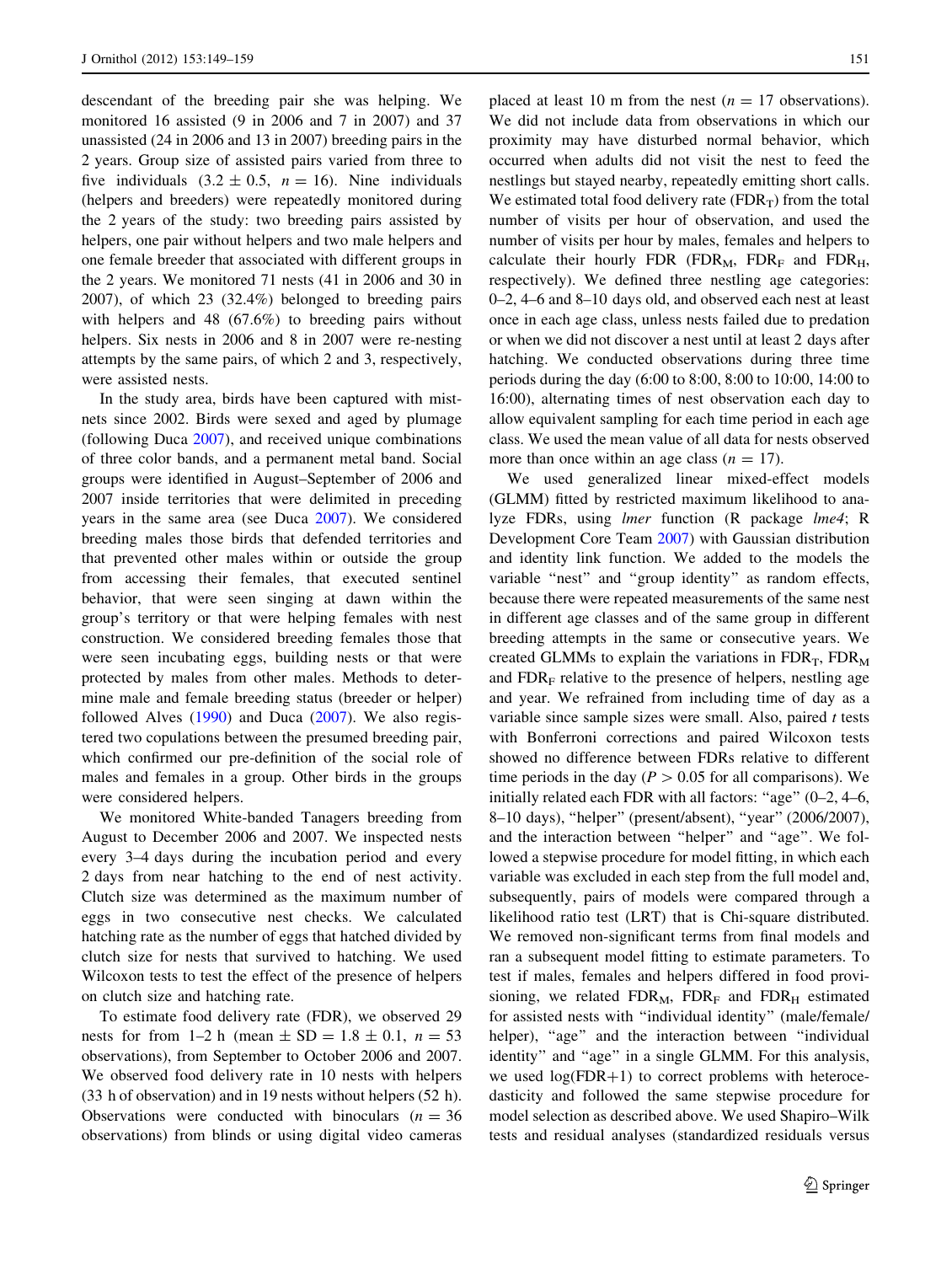fitted values scatter plots) to evaluate normality and homogeneity of variances, respectively.

We weighed nestlings at 0–2 and 6–8 days with 10- and 50-g spring scales. For each nest, we calculated the mean nestling growth rate (r) using the formula:

$$
r=(m_s-m_{\rm f})/d
$$

where  $m_s$  is the nestling body mass on the second measurement,  $m_f$  is the nestling body mass on the first measurement and d is number of days between measurements. We only used data from nests with two nestlings and that did not suffer partial predation to exclude confounding variables related to clutch size and parental nestling-feeding ability. To compare the effect of helpers on nestling growth rates we used a  $t$  test. For this, we used data from 2006 and 2007 and assumed lack of difference between years, since there was no difference between years for nests without helpers ( $t = 0.116$ ,  $df = 4$ ,  $P = 0.913$ ). It was not possible to test differences between years for nests with helpers due to low sample sizes. We also used a t test to compare nestling period, in days, between nests with and without helpers. We tested normality with a Shapiro–Wilk test and variances homogeneity with an F test.

We compared fledgling productivity (number of fledglings per nest) between pairs with and without helpers using a Wilcoxon test. We set the  $\alpha$  level at 5% for all tests, and for all analyses we present means followed by standard deviation (SD).

We classified nest fates as: (1) successfully hatched, when incubation lasted at least 13 days, or successfully fledged, when nestlings reached at least 9 days of age (minimum age for a egg to hatch or a nestling to fledge, respectively; Duca and Marini [2011](#page-9-0)); (2) depredated, when nest contents were found damaged or disappeared before the minimum expected age of eggs/nestlings to hatch/ fledge successfully; (3) abandoned, when adults were not observed attending the nest and eggs were cold; and (4) other reason, when nestlings were found dead in the nest. We used the software MARK (White and Burnham [1999](#page-10-0); Rotella [2005](#page-9-0); Dinsmore and Dinsmore [2007](#page-9-0)) to model daily survival rates (DSR) of nests during incubation and nestling periods, separately. We applied Akaike's Information Criterion (AIC; Burnham and Anderson [2002](#page-9-0)), adjusted for small samples  $(AIC<sub>c</sub>)$ , to make inferences about the relationship between DSR and temporal variables and the presence of helpers at the nest. We considered that only models with  $\Delta AIC_c \leq 2$  had enough substantial support to explain the variation in the data (Burnham and Anderson  $2002$ ). In addition, we used Akaike weight (w<sub>i</sub>) of each model and evidence ratio (the ratio of Akaike weights of model pairs,  $w_i/w_i$ ) to make inferences about the importance of fitted models in model selection (Burnham and Anderson  $2002$ ). When  $w_i$  was less than 0.9 for the best model, we used the entire set of candidate models to calculate model-averaged parameter coefficients and unconditional standard errors for each variable of interest (Burnham and Anderson [2002](#page-9-0)). We considered that almost all premises for modeling were met (Dinsmore and Dins-more [2007](#page-9-0)), with the exception of the premise of independence of nest fates because some nests belonged to the same breeding pair (eight nests in incubation period analysis and six nests in nestling period analysis). However, we considered this premise reasonably satisfied since these nests were found at different times and places. To standardize the number of days of incubation and nestling periods for all nests, we assumed 13 and 9 days, respectively, because these were the shorter periods recorded.

To model DSRs relative to helper presence or absence, we first included temporal variables in the models. We evaluated linear and quadratic tendencies through the season to control for possible season–day effects, such as predator number and foraging behavior or alternate prey availability (Stutchbury and Morton [2001\)](#page-10-0). We also considered nest age as a predictor variable, since environmental, ecological or parental behavior changes during nest development may affect the chances of success (Skutch [1949](#page-10-0)). We included year as another effect, because previous studies showed inter-annual differences in reproductive parameters (Duca [2007](#page-9-0)). In the first stage of model selection, we ran models without predictor variables (null model) and with the following variables: (1) linear or (2) quadratic time trend through the season, (3) ''nest age'' at incubation or nestling period, and (4) ''year'' (2006/2007), using all possible combinations. In the second stage of selection, we used the best-supported models ( $\Delta AIC_c \le 2$ ) of the first step to include the variable ''helper'' (present/ absent). We ran all models with predictor variables using a logit link function and models without variables with a sinlink function.

To obtain robust estimates of DSR, we used model averaging that accounts for model selection uncertainty and that is calculated based on Akaike weights (Burnham and Anderson [2002\)](#page-9-0). This was done varying only the interest variable, keeping the value of the other variables constant. To calculate nest survival probability during incubation or nestling periods, we multiplied the averaged DSR mean of all models using 13 days for incubation and 9 days for nestling period.

We considered the day that we found the first active nest with an egg (incubation period) or with a nestling (nestling period) as the first day of the reproductive season for DSRs analyses. We did not include six abandoned nests in the nest survival analyses because abandonment date could not be estimated. We also excluded from analyses two depredated and two successful nests for which we were unable to determine the exact laying day of the first egg and, thus, the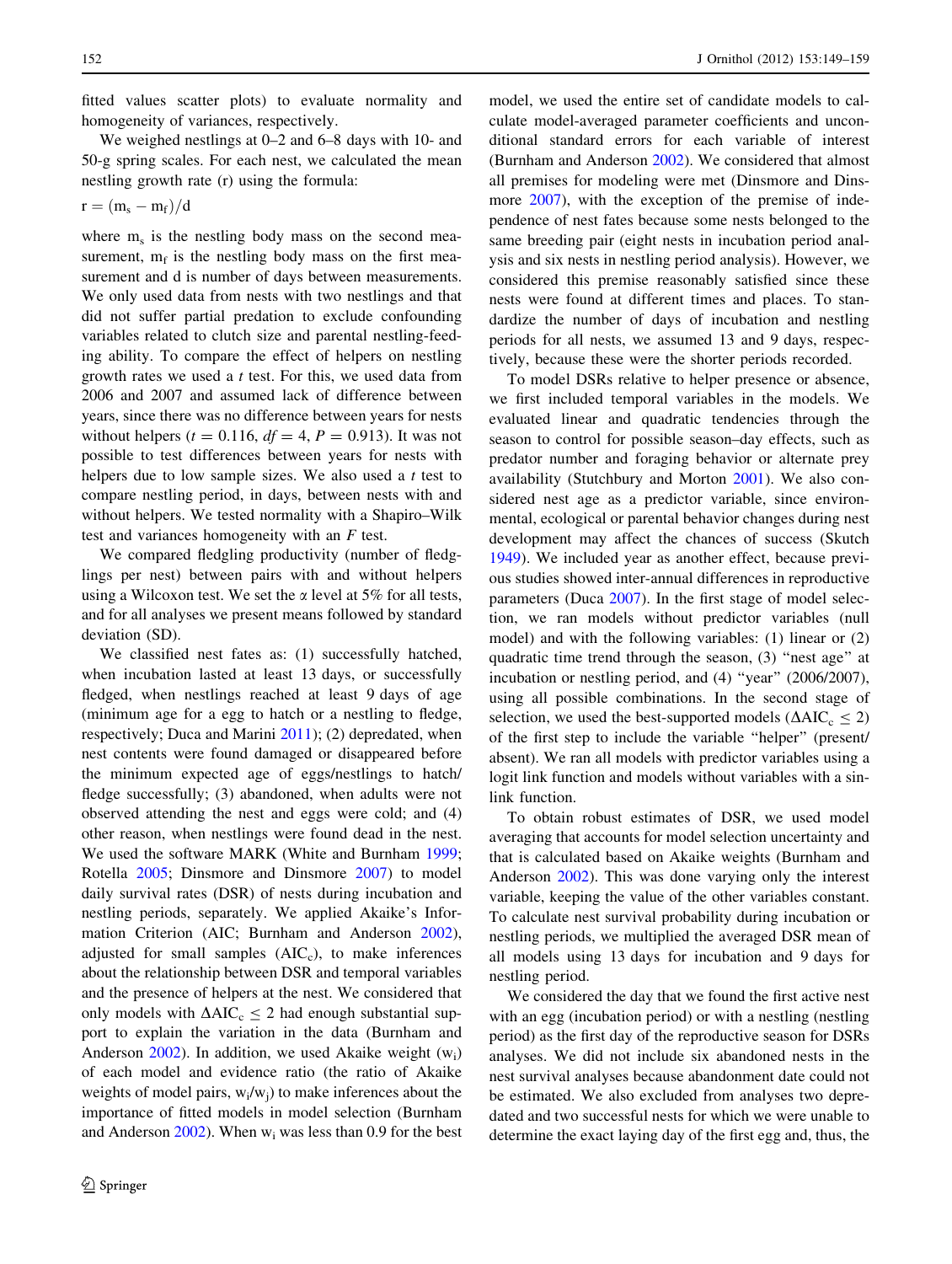nest age. We lumped both categories of unsuccessful nests (predation and lost for unknown reason) because sample size for the latter category was too small to allow separate analysis (only 3 nests).

## **Results**

Considering all 71 nests monitored, 40.8% were successful, and predation (80.9%) was the main nest failure cause, followed by abandonment (14.3%) and unknown reasons (4.8%). Eleven of the 13 nests of breeding pairs with helpers that reached the nestling stage had all helpers [one  $(n = 8)$  or two  $(n = 3)$  individuals] feeding the nestlings. Helpers were adult males ( $n = 9$ ), subadult males ( $n = 1$ ), juveniles  $(n = 8)$  and one unidentified individual. We could not determine the sex of juveniles, because immature males and females are monomorphic. All nest visits resulted in efficient food transference, that is, false-feeds did not occur.

Clutch size ranged from two  $(n = 28)$  to three  $(n = 17)$ eggs. Cooperative breeding did not affect mean clutch size, which was almost identical irrespective of helper presence (assisted:  $2.33 \pm 0.49$  eggs, unassisted:  $2.36 \pm 0.49$  eggs,  $W = 204$ ,  $P = 1$ ). For all nests that reached hatching, mean hatching rate was equivalent between nests with and without helpers (assisted:  $1.0 \pm 0.0$  eggs hatched/clutch size; unassisted:  $0.93 \pm 0.15$  eggs hatched/clutch size,  $W = 240, P = 0.24$ .

FDR<sub>T</sub> increased with nestling age ( $\chi^2$  = 57.89, P < 0.01,  $n = 29$ ) and with the presence of helpers ( $\chi^2 = 10.21$ ,  $P = 0.02$ ,  $n = 29$ ; Table [1](#page-5-0); Fig. 1a). FDR<sub>M</sub> increased with nestling age ( $\chi^2 = 31.84$ ,  $P < 0.01$ ,  $n = 28$ ) and showed an interaction between nest age and presence of helpers  $(\chi^2 = 6.36, P = 0.04, n = 28;$  Table 1), being higher in the intermediate age class and decreasing in the last age class (Fig. [1b](#page-5-0)). FDR<sub>F</sub> only increased with nestling age ( $\chi^2$  = 50.00,  $P < 0.01$  $P < 0.01$ ,  $n = 29$ ; Table 1; Fig. 1c). Helpers differed from both male and female breeders in FDR ( $\chi^2 = 19.79$ ,  $P < 0.01$ ,  $n = 10$ ; Table [2\)](#page-5-0) in the first age class of nestlings but fed older nestlings at similar rates to adults (Fig. [2\)](#page-5-0).

The presence of helpers did not affect nestling growth rates (assisted nests =  $2.5 \pm 0.1$  g/day,  $n = 5$ ; unassisted nests = 2.6  $\pm$  0.3 g/day,  $n = 6$ ;  $t = 1.18$ ,  $df = 9$ ,  $P =$ 0.87) or nestling period (assisted nests  $= 10.4 \pm 1.0$  days,  $n = 8$ ; unassisted nests = 10.4  $\pm$  0.8 days,  $n = 19$ ;  $t = 0.04$ ,  $df = 25$ ,  $P = 0.96$ ). Fledgling productivity per nest was also not affected by the presence of helpers at the nest (assisted nests =  $0.7 \pm 1.0$  nestlings/nest,  $n = 23$ ; unassisted nests =  $0.8 \pm 1.1$  nestlings/nest,  $n = 48$ ;  $W =$ 593.5,  $P = 0.59$ .

We analyzed DSR of 48 nests during the incubation and 45 during the nestling period. Thirty-three nests were

Table 1 Estimated parameters for significant predictor terms of the final GLMM of food delivery rate (FDR) in nests of the White-banded Tanager (Neothraupis fasciata)

| Response variable  | Predictor terms                       | Estimate $\pm$ SE |
|--------------------|---------------------------------------|-------------------|
| <b>Total FDR</b>   | Intercept                             | $2.53 \pm 0.42$   |
|                    | Nestling age $4-6$ days <sup>a</sup>  | $2.91 \pm 0.56$   |
|                    | Nestling age 8-10 days <sup>a</sup>   | $5.93 \pm 0.65$   |
|                    | Helper <sup>b</sup>                   | $1.27 \pm 0.50$   |
| Males FDR          | Intercept                             | $1.60 \pm 0.29$   |
|                    | Nestling age $4-6$ days <sup>a</sup>  | $1.12 \pm 0.43$   |
|                    | Nestling age $8-10$ days <sup>a</sup> | $2.74 \pm 0.53$   |
|                    | Helper <sup>b</sup>                   | $-0.41 \pm 0.50$  |
| <b>Females FDR</b> | Intercept                             | $1.37 \pm 0.19$   |
|                    | Nestling age $4-6$ days <sup>a</sup>  | $0.99 \pm 0.25$   |
|                    | Nestling age 8-10 days <sup>a</sup>   | $2.46 \pm 0.30$   |

Estimates relative to nestling age  $0-2$ 

<sup>b</sup> Estimates relative to unassisted nests

sampled in both categories (incubation and nestling periods). We found three best-approximating models  $(\Delta AIC_c \leq 2)$  with temporal variables in the first stage of model selection for incubation period (Table [3](#page-6-0)). In the second stage of model selection, two models with  $AIC_c \le 2$  included helper variables combined with linear time trend, nest age and year (Table [3\)](#page-6-0), indicating that the helper variable improved model fit. However, the Akaike weights of these models were low (13 and 12%) and their evidence ratios relative to the models without the helper variable ("linear  $+$  nest age" and "linear  $+$  nest age  $+$ year" models; Table [3\)](#page-6-0) were also low  $(ER = 1.69,$ 2.50, respectively). Despite the fact that the relationship between presence of helpers and DSR was positive during the incubation period, the effect size was small and the 95% confidence interval (CI) overlapped with zero  $(\beta_{\text{helper/incubation}} = 0.18, \text{ SE} = 0.29, \text{ CI} = -0.52, 0.89),$ suggesting that the presence of helpers may not strongly affect nest survival. Survival probability during incubation was 78.6% (CI = 50.5, 94.2) for assisted nests and 75.6%  $(CI = 46.1, 92.1)$  for unassisted nests in 2006, and was 63.0% (CI = 21.0, 87.5) for assisted nests and 59.3%  $(CI = 23.4, 83.0)$  for unassisted nests in 2007.

Temporal variables of best-approximating models for incubation period showed that DSR tended to decrease through the season ( $\beta_{\text{linear trend}} = -0.7 \times 10^{-2}$ , SE = 0.01, CI = -0.18, 0.19) and with nest age ( $\beta_{\text{nest age}} = -0.14$ ,  $SE = 0.07$ ,  $CI = -0.66$ , 0.37), and was lower in 2006 when compared with 2007 ( $\beta_{2006} = -0.65$ , SE = 0.39,  $CI = -1.73, 0.44$ ). Daily survival rate had a low tendency to vary in a quadratic time pattern ( $\beta_{\text{quadratic trend}} =$  $-0.65 \times 10^{-3}$ ,  $SE = 0.18 \times 10^{-3}$ ,  $CI = -0.01$ , 0.01). Although the best-approximating models included all these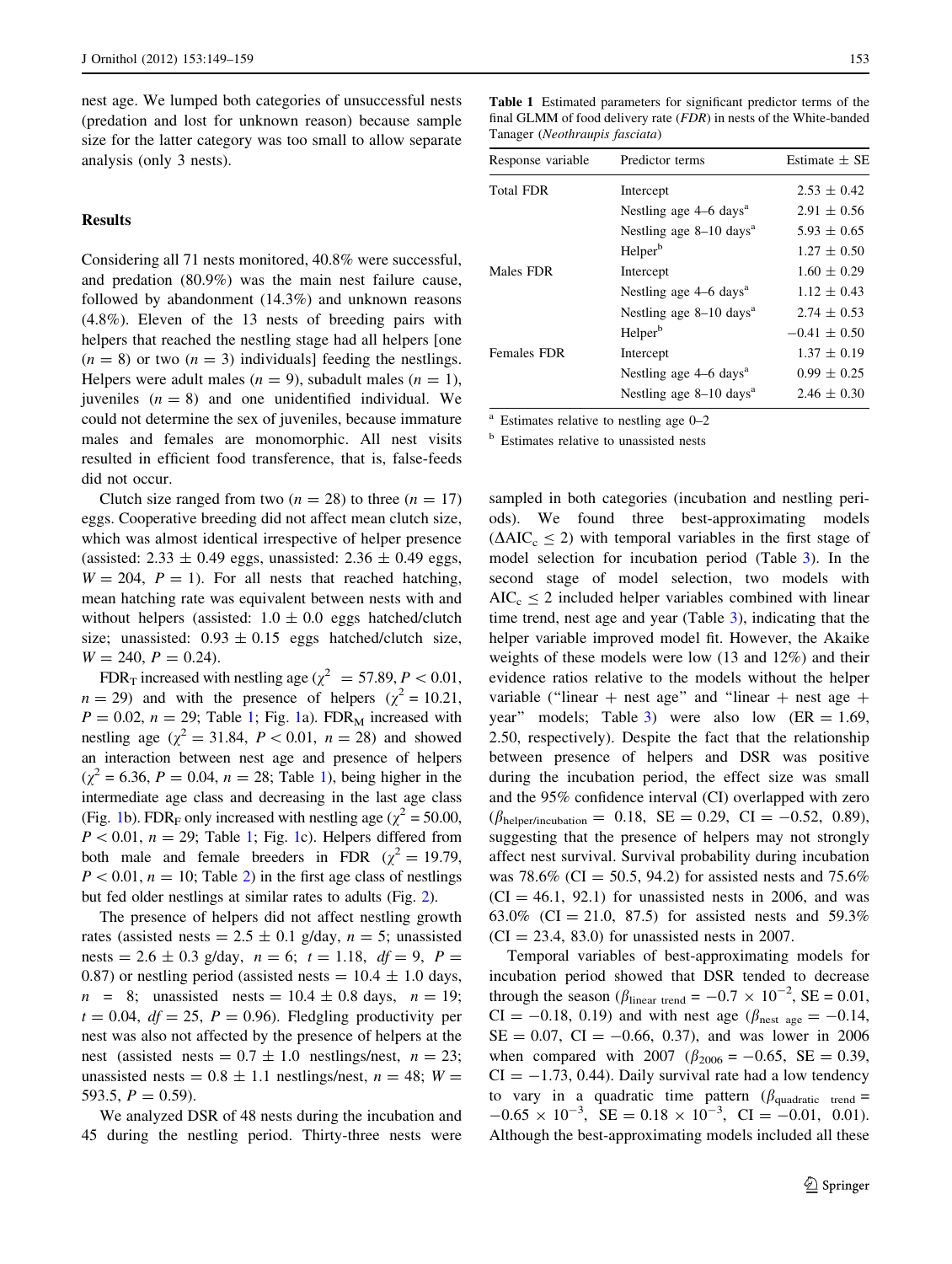<span id="page-5-0"></span>

Fig. 1 Total food delivery rate  $(FDR_T)$  a, food delivery rate of males  $(FDR<sub>M</sub>)$  b and females  $(FDR<sub>F</sub>)$  c in each nestling age of non-assisted (white bars) and assisted (black bars) nests of the White-banded

Tanager (Neothraupis fasciata). Bars represent mean and SD. Sample sizes indicated above the bars

Table 2 Estimated parameters on the logarithmic scale for significant predictor terms of the final GLMM of food delivery rate (FDR) in assisted nests of the White-banded Tanager

| Response variable | Predictor terms         | Estimate $\pm$ SE |
|-------------------|-------------------------|-------------------|
| FDR <sup>a</sup>  | Intercept               | $0.32 \pm 0.04$   |
|                   | Helper FDR <sup>b</sup> | $-0.14 \pm 0.04$  |
|                   | Males FDR <sup>b</sup>  | $-0.01 \pm 0.04$  |

<sup>a</sup> log (FDR  $+1$ ) transformed

<sup>b</sup> Estimates relative to females FDR

temporal variables, we suggest they have little influence on nest survival, given the low values of the coefficients and the large CI.

For the nestling period analysis, we found three bestapproximating models ( $\Delta AIC_c \le 2$ ) with temporal variables in the first stage of model selection (Table [3](#page-6-0)). In the second stage of model selection, the model with the lowest  $AIC<sub>c</sub>$  for the nestling period did not include any variable (null model) and had 40% evidence of being the best model. Addition of the helper variable slightly affected model fitting ( $w = 0.15$ ), but the evidence ratio for the model with the helper variable versus the null model  $(ER = 2.67)$  does not support superiority of the null



Fig. 2 Food delivery rate (FDR) of males (white bars), females (black bars) and helpers (gray bars) in assisted nests in each nestling age of the White-banded Tanager. Bars represent mean and SD. Sample sizes indicated above the bars

compared with the first model. In contrast to incubation period, the presence of helpers at the nest was negatively related to DSR, but with a small effect size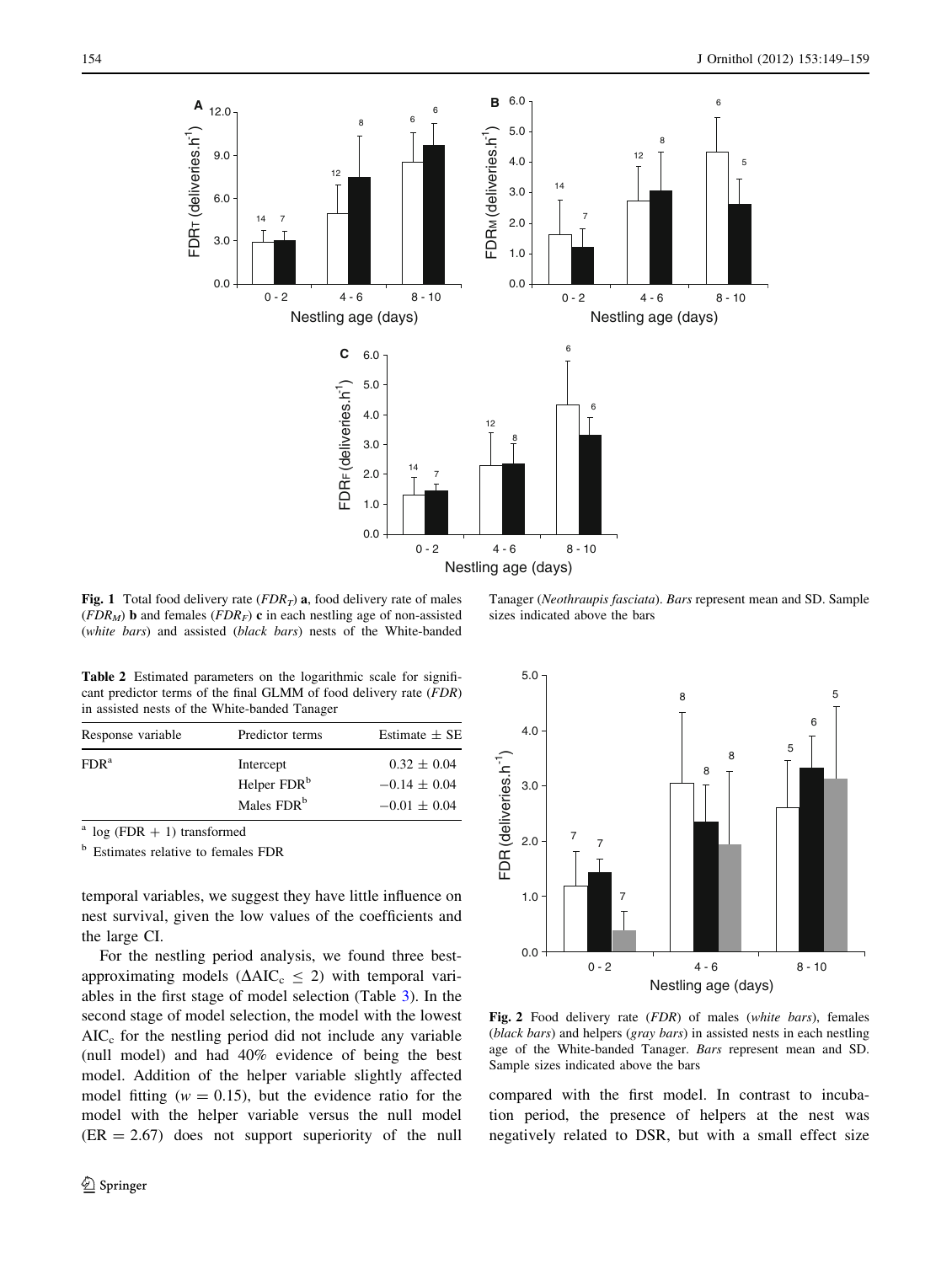<span id="page-6-0"></span>Table 3 Results of the first and second stage of model selection based on Akaike's Information Criterion adjusted for small samples (AIC<sub>c</sub>) of daily survival rates (DSR) of White-banded Tanager nests at incubation and nestling periods

| Model                             | $\triangle$ AICc | $W_i$ | K              | Deviance | ER   |
|-----------------------------------|------------------|-------|----------------|----------|------|
| Incubation period                 |                  |       |                |          |      |
| First stage                       |                  |       |                |          |      |
| Linear $+$ nest age $+$ year      | 0.00             | 0.30  | 4              | 97.47    | 1.00 |
| Linear $+$ nest age               | 0.95             | 0.19  | 3              | 100.46   | 1.61 |
| Quadratic $+$ nest age $+$ year   | 1.66             | 0.13  | 5              | 97.08    | 2.30 |
| Second stage                      |                  |       |                |          |      |
| Linear $+$ nest age $+$ year      | 0.00             | 0.30  | 4              | 101.84   | 1.00 |
| Linear $+$ nest age               | 0.64             | 0.22  | 3              | 104.19   | 1.38 |
| Quadratic $+$ nest age $+$ year   | 1.27             | 0.16  | 5              | 106.70   | 1.88 |
| Linear $+$ nest age $+$ helper    | 1.73             | 0.13  | 4              | 105.50   | 2.37 |
| Linear + nest age + year + helper | 1.77             | 0.12  | 5              | 101.63   | 2.43 |
| Nestling period                   |                  |       |                |          |      |
| First stage                       |                  |       |                |          |      |
| Null                              | 0.00             | 0.33  | $\mathbf{1}$   | 117.71   | 1.00 |
| Year                              | 1.54             | 0.15  | $\overline{c}$ | 117.22   | 2.20 |
| Linear                            | 1.99             | 0.12  | $\overline{c}$ | 117.68   | 2.75 |
| Second stage                      |                  |       |                |          |      |
| Null                              | $0.00\,$         | 0.40  | 1              | 117.71   | 1.00 |
| Year                              | 1.54             | 0.19  | $\overline{c}$ | 117.22   | 2.10 |
| Linear                            | 1.99             | 0.15  | 2              | 117.68   | 2.67 |
| Helper                            | 2.00             | 0.15  | $\overline{2}$ | 117.69   | 2.67 |

 $\Delta AICc$  Difference between the AICc and the minimum AICc found for the models,  $w_i$  Akaike weight of the *i* model, K number of parameters, deviance difference in the  $-2$  log-likelihood between each model and the saturated model, ER evidence ratio (w<sub>1</sub>/w<sub>i</sub>). Models with  $\Delta AICc > 2$ are omitted

AICc of best models ( $\triangle$ AICc = 0) of incubation period: first stage = 105.56 and second stage = 107.05; nestling period: first stage = 119.73 and second stage  $= 119.72$ 

 $(\beta_{\text{helper/nestling}} = -0.02, \text{ SE} = 0.15, \text{ CI} = -0.41, 0.37).$ The low value of regression coefficients and its 95% CI overlapping zero for the helper variable suggest that there is a very weak tendency of helpers to affect nest survival. Survival probability during the nestling period was 57.5%  $(CI = 26.5, 79.2)$  for assisted nests and 60.2%  $(CI = 38.4, 10.2)$ 76.6) for unassisted nests in 2006, and was 56.9%  $(CI = 30.9, 76.7)$  for assisted nests and 55.9%  $(CI = 32.7,$ 74.3) for unassisted nests in 2007. Temporal variables included in best models showed a slight tendency for DSR to decrease through the season ( $\beta_{\text{linear trend}} = -0.2 \times 10^{-2}$ ,  $SE = 0.02 \times 10^{-2}$ ,  $CI = -0.04, 0.05$ ) and that DSR was lower in 2006 than 2007 ( $\beta_{2006} = -0.08$ , SE = 0.12,  $CI = -0.45, 0.28$ .

## **Discussion**

Our study suggests that the effect of helpers in Whitebanded Tanagers is limited to a reduction in parental effort by breeding males and an increase in total food delivery rate at the nest. Although helpers contributed to nestling nutrition, nestling growth rate did not increase nor did nestlings leave the nest earlier when compared with those from unassisted nests. In addition, the presence of helpers did not affect daily nest survival probability during incubation nor during the nestling period. Additionally, helpers had no effect on clutch sizes, egg hatching rates or fledgling productivity.

We found that breeding males and females showed different responses in nestling care in the presence of helpers. The effect of helpers was compensatory for males, because they reduced their number of food deliveries, whereas females maintained the same delivery rate. This sex-related difference can be associated with the cost– benefit for each sex for parental investment (Hatchwell [1999](#page-9-0); Heinsohn [2004](#page-9-0)). Males' reproductive success is generally constrained by access to females, and consequently males can benefit from saving energy for future investment in breeding attempts (Cockburn [1998](#page-9-0)). In addition, males can take advantage of their load-lightening response by increasing their chances of survival. In fact, studies have been shown that in cooperative breeding species breeders may have increased survival in assisted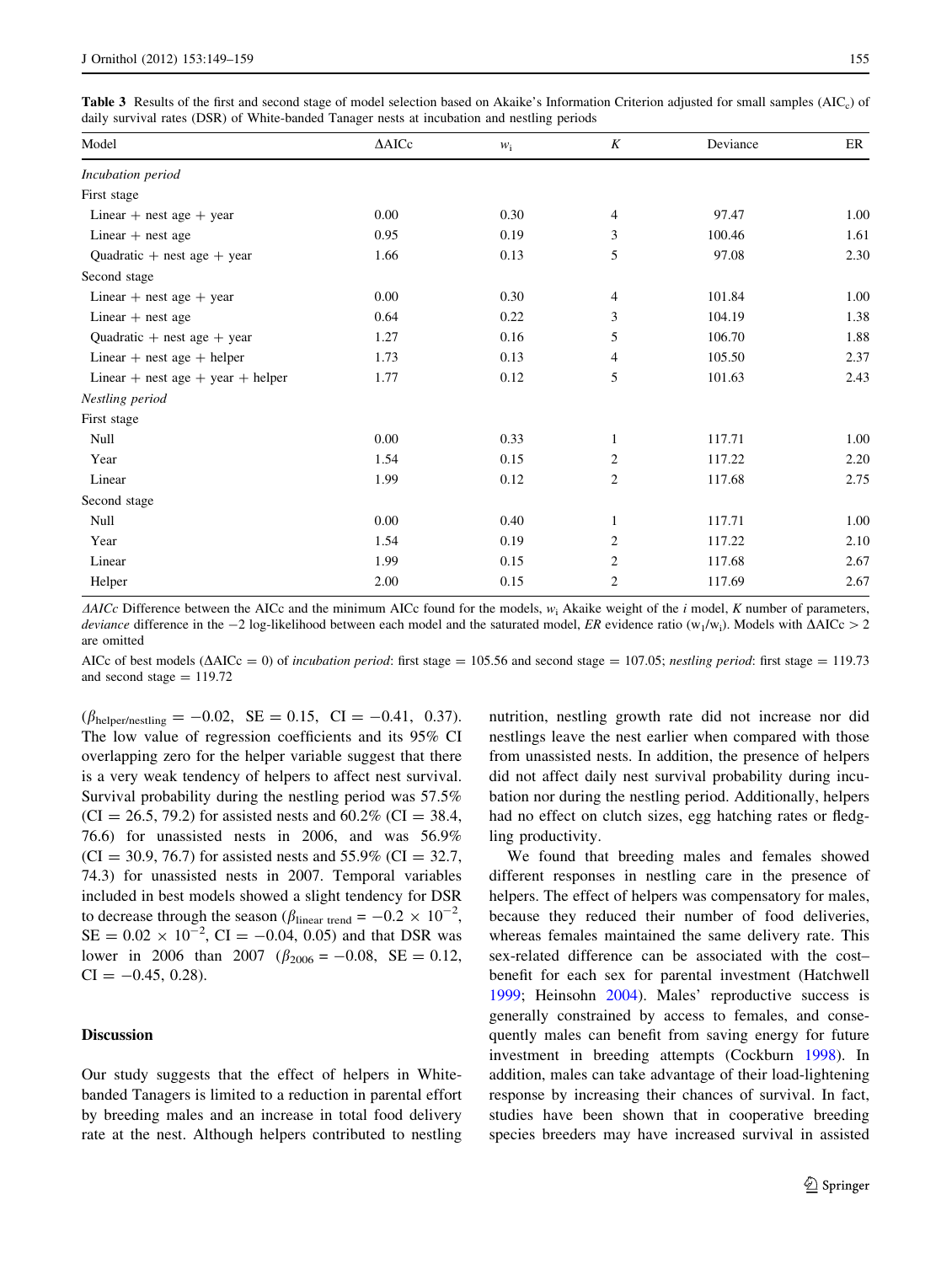groups (e.g., Woolfenden and Fitzpatrick [1984;](#page-10-0) Curry [1988;](#page-9-0) Russell et al. [2007;](#page-10-0) Kingma et al. [2010\)](#page-9-0), and that low male survival rates is probably related to their compensatory response (Hatchwell [1999\)](#page-9-0). However, we could not access males' survival rates in the White-banded Tanager due to the short-term period of our study and the difficulty in distinguishing between mortality and dispersal of an individual that was not recaptured in successive years.

Another possibility is that paternity uncertainty could explain the compensatory reduction of breeding males, since their breeding partner may copulate with extra-pair males (Cockburn [1998;](#page-9-0) Griffith et al. [2002\)](#page-9-0). However, plenty of evidence shows that most social groups of Whitebanded Tanager are probably familiar, in which helpers are the progeny of the breeders from a previous reproductive attempt (Alves [1990](#page-9-0); Duca [2007;](#page-9-0) Gressler and Marini, unpublished data; present study). Therefore, incest avoidance mechanisms may be frequent in our study population, as in other cooperative breeders (Koenig and Haydock [2004\)](#page-9-0). Indeed, in the White-banded Tanager, dispersal is female-biased (Duca [2007](#page-9-0)) which could reduce the chances of incest.

Total food delivery rates increased with helpers' assistance, corroborating an additive effect of cooperative behavior on parental care combined with the compensatory reduction by males. The additive response in assisted nests indicates that the contribution of helpers may benefit the development of nestlings. Following Hatchwell's ([1999\)](#page-9-0) predictions, it was expected that the additive response should be associated with high levels of starvation among nestlings. However, most nestling deaths were caused by predation and we found evidence of nestling starvation or malnutrition in only 4.8% of the nests, in which nestlings were found dead on the last monitoring day or had a slower growth rate. Similar results have been found for other species (Carranza et al. [2008](#page-9-0)). For example, in the Azurewinged Magpie (Cyanopica cyanus), breeders increased their feeding effort when aided by helpers, even though starvation risk was a minor cause of nest failure (Valencia et al. [2006\)](#page-10-0). Also, in the Laughing Kookaburra (Dacelo novaeguineae), although brood reduction was the main cause for nest failure, additional helpers did not increase food delivery rates (Legge [2000\)](#page-9-0). Therefore, parental investment by breeders may be driven by factors other than nestling mortality risk, such as nest defense (Valencia et al. [2006\)](#page-10-0) or nestling body condition (review in Carranza et al. [2008\)](#page-9-0). Considering the high rates of nest predation in the White-banded Tanager (Alves and Cavalcanti [1990;](#page-9-0) Duca [2007\)](#page-9-0), we predicted that protection against predators may be the most important role of helpers. However, we found no support for this prediction.

Nestling age was also an important variable that explained the variation of provisioning rates in nests. Total

food delivery rate and adult delivery rate increased with nestling age. This result was expected, because nestlings increase their energetic demand during development. In altricial bird species, nestling growth rate can be fitted in a logistic curve, in which rapid growth occurs until the last few days before fledging (Ricklefs [1984](#page-9-0)). Adults may guarantee appropriate nestling nutrition by increasing the number of visits and choosing suitable food item size or quality.

The presence of helpers did not affect nestling growth rate and the number of days they stayed in the nest, although total food delivery rate increased. Provisioning made by helpers could have compensated for short or low-quality food availability in breeders' territories, such that larger number of food deliveries at assisted nests would result in similar growth rates of nestlings than that of unassisted nests. Considering that harsh environmental conditions favor cooperation in reproduction among individuals (Rubenstein and Lovette [2007](#page-10-0)), breeders of the White-banded Tanager might have accepted helpers in such severe situation to improve nestling nutrition, even if subjected to potential costs (e.g., competition for food). In our study area, a large variation of food biomass (arthropods and fruits) exists across territories, as estimated in 2009–2010 (Pereira [2011\)](#page-9-0); therefore, if nestling feeding help outweighs low food availability, we expect that assisted pairs will occur preferentially in low-quality territories. This hypothesis remains untested and we suggest that it should be considered in further studies with this species.

An alternative explanation for inconsistency between increased food provisioning at the nest and no effect on nestling development is that each adult reduced the amount of food delivered in each nest visit, resulting in similar nestling growth rates in assisted and unassisted nests. This reduction in food amount may be compensatory and benefit breeders, because they can reduce the effort in seeking food for nestlings and save energy for other activities. We did not test this prediction because we could not assess food item size provided by each adult, given the high degree of nest concealment. We also have to consider that our sample sizes and statistical power for nestling growth rate and period analyses were too small to make definitive conclusions.

Contrary to our expectations, nests with helpers did not have higher daily survival rates during incubation or nestling periods. We anticipated an enhancement in the survival of nests with helpers, since, in addition to helping with chick feeding, helpers behave as sentinels together with male breeders while females are incubating (Alves [1990](#page-9-0)). Furthermore, even though predation is the main cause of nest failure, helpers cannot increase predator detection during incubation (Skutch [1949\)](#page-10-0) because they do not incubate the eggs and do not feed females during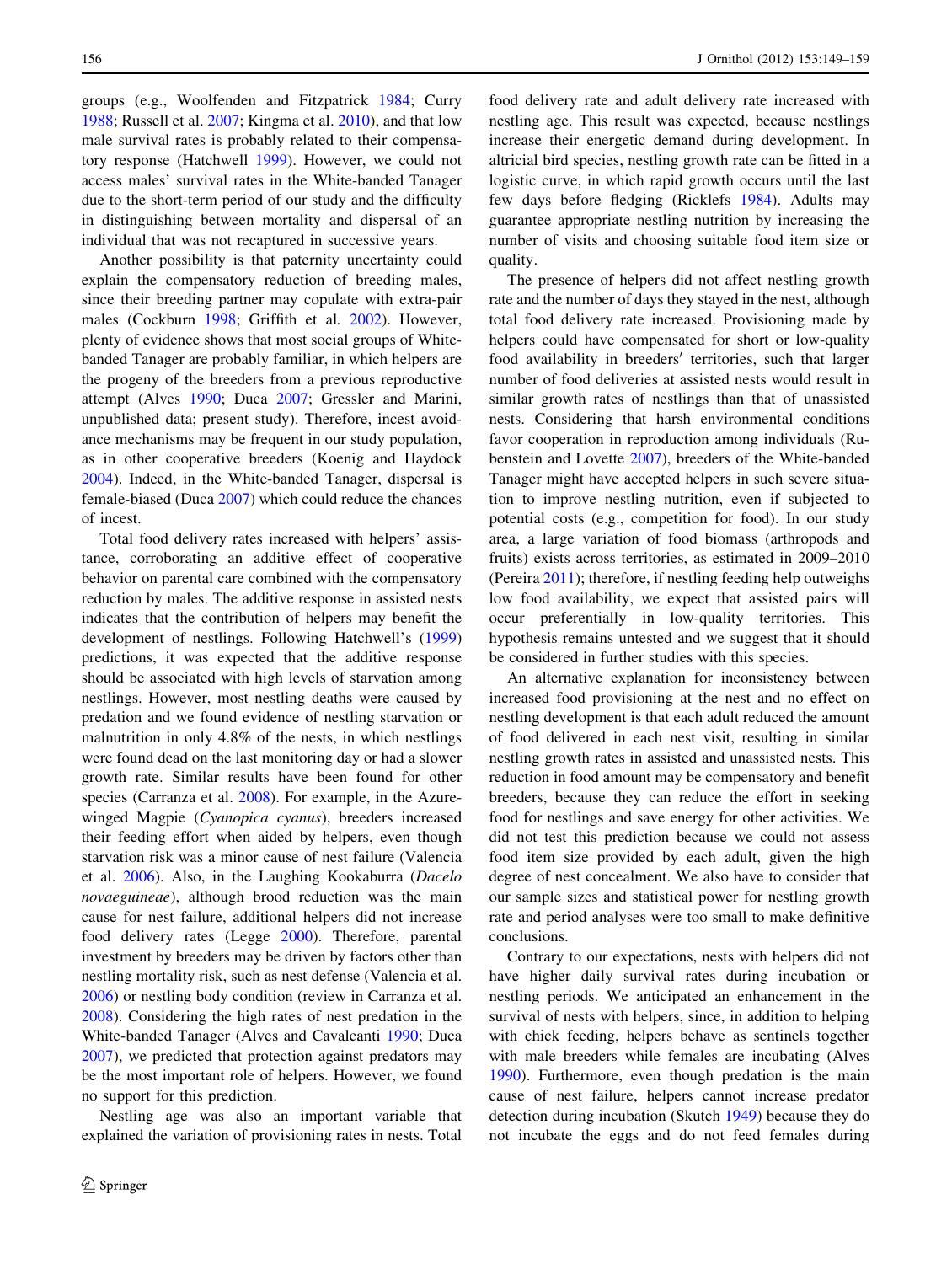incubation (Alves [1990;](#page-9-0) Duca [2007\)](#page-9-0). Other studies have also found no effect of helpers on the probability of nest survival (Magrath and Yezerinac [1997](#page-9-0); Legge [2000](#page-9-0); Hatchwell et al. [2004](#page-9-0); Blackmore and Heinsohn [2007,](#page-9-0) [2008\)](#page-9-0), even when controlling for individual or territory effects (Eguchi et al. [2002](#page-9-0)). Such findings suggest that cooperative breeding does not necessarily increase the reproductive success of breeders and, alternatively, other benefits may explain the occurrence of this behavior.

We suggest that, if helpers contribute to offspring survival, it may be through other mechanisms, such as improving post-fledgling survival (Hatchwell et al. [2004](#page-9-0)). Nestlings of the White-banded Tanager, compared with other altricial neotropical species, have relatively short developmental periods at the nest and fast growth rates (Alves and Cavalcanti [1990](#page-9-0)). Thus, after leaving the nest, fledglings are totally dependent on parental care, a period that may be critical for their survival and that can be prolonged and/or maintained by helpers (e.g., Ridley and Raihani [2007\)](#page-9-0). In addition, helpers' auxiliary work during post-fledgling stage may directly benefit breeders by reducing their current parental investment and by increasing new chances of breeding attempts (Langen [2000](#page-9-0)). Helpers may also increase the ability to defend larger or higher quality territories, which may be especially important to post-fledging survival, as well as increasing clutch size, hatching rate or nest productivity (Emlen and Wrege [1991;](#page-9-0) Komdeur [1994](#page-9-0); Eguchi et al. [2002](#page-9-0); Russell et al. [2007\)](#page-10-0). Although territory size is known to be related to the number of individuals in the groups of White-banded Tanagers (Duca [2007\)](#page-9-0) and probably to food availability, we did not find significant effects on number of eggs laid or hatched and number of nestlings fledged in assisted nests.

Habitat saturation and life-history characteristics of White-banded Tanagers are together a plausible explanation for the occurrence of cooperative breeding in this species. Cooperatively breeding birds are most common in unpredictable environments, such as savanna-like habitats in tropical and subtropical areas (Russell [1989;](#page-10-0) Rubenstein and Lovette [2007](#page-10-0)). In these habitats, precipitation is highly seasonal and food availability can be limited in harsh periods. Constrained habitats may restrict appropriate breeding conditions to few individuals and reduce survival of non-residents, favoring delayed dispersal and cooperative breeding (Kokko and Lundberg [2001\)](#page-9-0). Recent estimates of population size at the study site in ESECAE indicate that the White-banded Tanager population is near carrying capacity, with few vacant territories (Duca [2007](#page-9-0)). Since it is a resident territorial species with high adult survival rates (77%, Duca [2007](#page-9-0)), high density population and habitat saturation possibly occur in our study population. Other potential benefits of helpers accrue from the fact that in the White-banded Tanager all birds from a group defend territories against co-specifics and that territory size increases with group size (Duca [2007\)](#page-9-0). Thus, helpers may have direct benefits increasing their own survival and territory acquisition by inheritance or by the vacancy of neighboring territories. Detailed data of territory turnover, habitat quality variation and survivor difference of residents and non-residents are required to clearly explain how cooperation evolved in the Whitebanded Tanager.

On the other hand, indirect benefits to helpers also appear to be important in our study species. Social groups in the White-banded Tanager are commonly composed by close-related individuals, with the progeny from the previous breeding season acting as helpers at nests of their parents (Alves [1990;](#page-9-0) Duca [2007](#page-9-0); Gressler and Marini, unpublished data; present study). Helpers can increase their inclusive fitness component by increasing their relatives' survival or reproductive success (kin selection theory; Hamilton [1964](#page-9-0)). Even if reproductively constrained by environmental or social conditions, helpers may recognize related individuals and improve their nutrition during the nestling phase. Kin selection has been largely studied in birds and is one of the most accepted explanations for delaying dispersal and reproduction of some individuals in cooperative breeding species (West et al. [2007\)](#page-10-0).

In conclusion, this is the first study in a neotropical savanna showing that helpers at the nest contribute with nestling feeding and with a reduction in parental effort of breeding males. Helping behavior, however, was not shown to favor several other characteristics related to the reproductive outcome of the breeding pair. Considering that parental care investment can constrain breeders' survival and future reproductive attempts (Heinsohn [2004](#page-9-0)), cooperative breeding in the White-banded Tanager may be an advantage for breeding males. Furthermore, in the studied population, habitat limitation due to saturation and positive effects on inclusive fitness may favor individuals that remain as helpers as a way to increase their own survival and/or reproduction (Kokko and Lundberg [2001\)](#page-9-0) or their relatives' future reproductive outcome (Hamilton [1964](#page-9-0)). Therefore, we suggest that future studies with the White-banded Tanager take into account benefits to helpers from cooperative breeding behavior.

Acknowledgments This work was funded by Coordenação de Aperfeicoamento de Pessoal de Nível Superior (CAPES), Conselho Nacional de Desenvolvimento Científico e Tecnológico (CNPq), Fundo de Pesquisa Universidade de Brasília (FUNPE/UNB), Fundação de Empreendimentos Científicos e Tecnológicos (FINATEC), Fundação de Apoio à Pesquisa do Distrito Federal (FAP-DF) and Programa de Pós-graduação em Ecologia, Universidade de Brasília. We thank the administration of Estação Ecológica de Aguas Emendadas for allowing us to conduct the study in their area. Banding was authorized by Centro Nacional de Pesquisa para Conservação das Aves/Instituto Brasileiro do Meio Ambiente e dos Recursos Naturais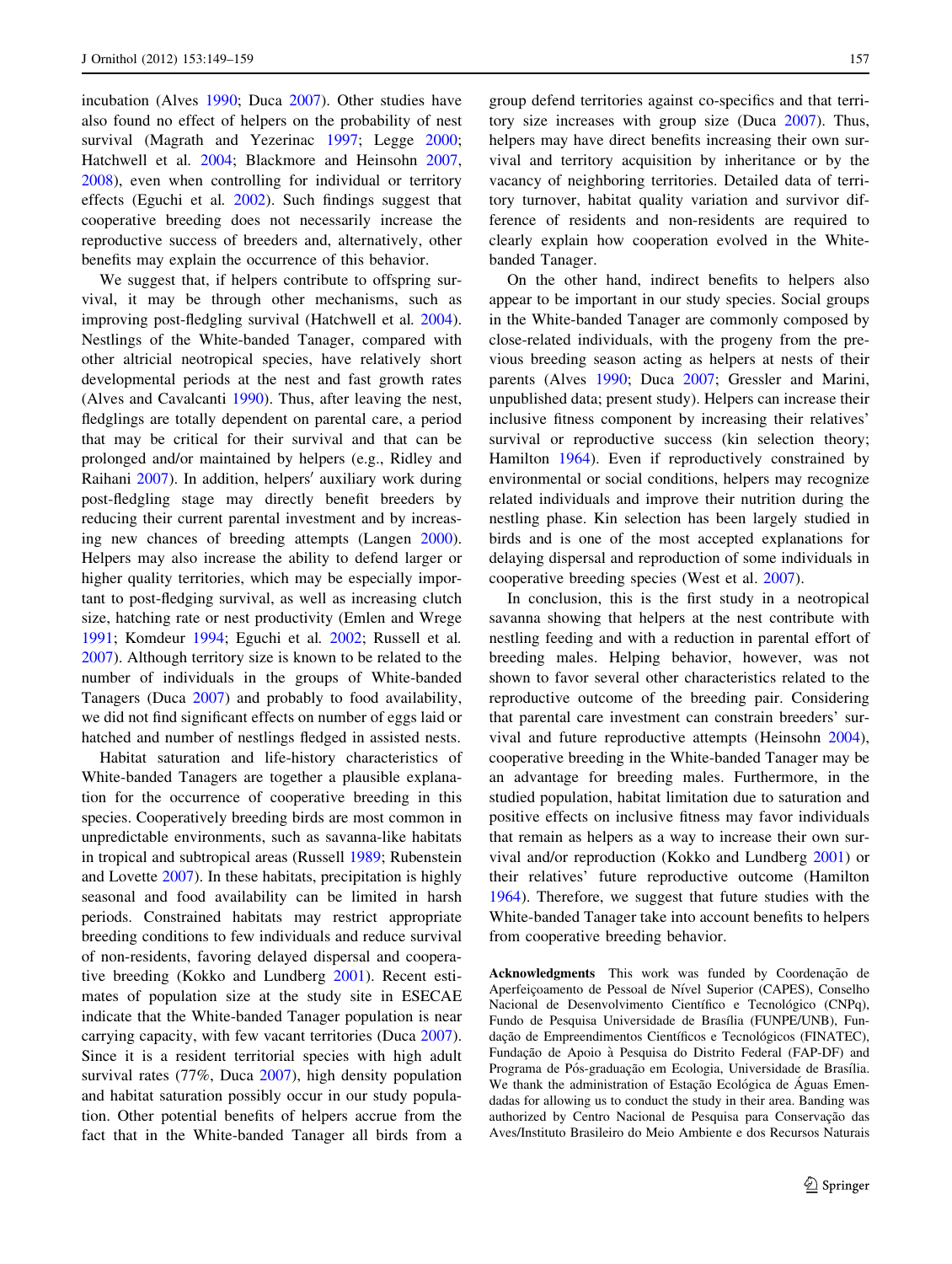<span id="page-9-0"></span>Renováveis (CEMAVE/IBAMA). We are grateful to D.T. Gressler, L.S. Reis, N.O. Sousa and all field assistants from Laboratory of Avian Ecology and Conservation of Universidade de Brasília. We thank R.H. Macedo, M.V. Cianciaruso, M.A.S. Alves, and R. Young for comments during manuscript preparation.

## References

- Alves MAS (1990) Social system and helping behavior in the whitebanded tanager (Neothraupis fasciata). Condor 92:470–474
- Alves MAS, Cavalcanti RB (1990) Ninhos, ovos e crescimento de filhotes de Neothraupis fasciata. Ararajuba 1:91–94
- Alves MAS, Cavalcanti RB (1996) Sentinel behavior, seasonality, and the structure of bird flocks in a Brazilian savanna. Ornitol Neotropical 7:43–51
- Blackmore CJ, Heinsohn R (2007) Reproductive success and helper effects in the cooperatively breeding grey-crowned babbler. J Zool 273:326–332. doi:[10.1111/j.1469-7998.2007.00332.x](http://dx.doi.org/10.1111/j.1469-7998.2007.00332.x)
- Blackmore CJ, Heinsohn R (2008) Variable mating strategies and incest avoidance in cooperatively breeding grey-crowned babblers. Anim Behav 75:63–70. doi:[10.1016/j.anbehav.2007.04.010](http://dx.doi.org/10.1016/j.anbehav.2007.04.010)
- Brown JL (1987) Helping and communal breeding in birds: ecology and evolution. Princeton University Press, Princeton
- Burnham KP, Anderson DR (2002) Model selection and multimodel inference: a practical information-theoretic approach. Springer, New York
- Carranza J, Polo V, Valencia J, Mateos C, de la Cruz C (2008) How should breeders react when aided by helpers? Anim Behav 75:1535–1542. doi[:10.1016/j.anbehav.2007.10.006](http://dx.doi.org/10.1016/j.anbehav.2007.10.006)
- Cockburn A (1998) Evolution of helping behavior in cooperatively breeding birds. Annu Rev Ecol Syst 29:141–177. doi[:0.1146/](http://dx.doi.org/0.1146/annurev.ecolsys.29.1.141) [annurev.ecolsys.29.1.141](http://dx.doi.org/0.1146/annurev.ecolsys.29.1.141)
- Cockburn A (2006) Prevalence of different modes of parental care in birds. Proc R Soc Lond B 273:1375–1383. doi:[10.1098/rspb.](http://dx.doi.org/10.1098/rspb.2005.3458) [2005.3458](http://dx.doi.org/10.1098/rspb.2005.3458)
- Crick HQP (1992) Load-lightening in cooperatively breeding birdsand the cost of reproduction. Ibis 134:56–61
- Curry RL (1988) Group structure, within-group conflict andreproductive tactics in cooperatively breeding Galápagos mockingbirds,Nesomimus parvulus. Anim Behav 36:1708–1728
- Dinsmore SJ, Dinsmore JJ (2007) Modeling avian nest survival in program MARK. Stud Avian Biol 34:73–83
- Duca CGD (2007) Biologia reprodutiva conservação de Neothraupis fasciata (Aves: Thraupidae) no cerrado do Brasil Central. PhD Dissertation, University of Brasília
- Duca CGD, Marini MAˆ (2011) Variation in breeding of Shrike-like Tanager in central Brazil. Wilson J Ornithol 123:251–266
- Eguchi K, Yamagishi S, Asai S, Nagata H, Hino T (2002) Helping does not enhance reproductive success of cooperatively breeding rufous vanga in Madagascar. J Anim Ecol 71:123–130. doi: [10.1046/j.0021-8790.2001.00585.x](http://dx.doi.org/10.1046/j.0021-8790.2001.00585.x)
- Emlen ST, Wrege PH (1991) Breeding biology of White-fronted Beeeaters at Nakuru: the influence of helpers on breeder fitness. J Anim Ecol 60:309–326
- Griffith SC, Owens IPF, Thuman KA (2002) Extra pair paternity in birds: a review of interspecific variation and adaptive function. Mol Ecol 11:2195–2212. doi[:10.1046/j.1365-294X.2002.01613.x](http://dx.doi.org/10.1046/j.1365-294X.2002.01613.x)
- Hamilton WD (1964) The genetical evolution of social behaviour I. J Theor Biol 7:1–16. doi[:10.1016/0022-5193\(64\)90038-4](http://dx.doi.org/10.1016/0022-5193(64)90038-4)
- Hatchwell BJ (1999) Investment strategies of breeders in avian cooperative breeding systems. Am Nat 154:205–219. doi: [10.1086/303227](http://dx.doi.org/10.1086/303227)
- Hatchwell BJ, Russell AF, MacColl ADC, Ross DJ, Fowlie MK (2004) Helpers increase long-term but not short-term

productivity in cooperatively breeding long-tailed tits. Behav Ecol 15:1–10. doi:[10.1093/beheco/arg091](http://dx.doi.org/10.1093/beheco/arg091)

- Heinsohn RG (2004) Parental care, load-lightening, and costs. In: Koenig WD, Dickinson JL (eds) Ecology and evolution of cooperative breeding in birds. Cambridge University Press, Cambridge, pp 67–80
- IUCN (2004) 2004 IUCN Red List of Threatened Species. IUCN Species Survival Commission, Gland, Switzerland and Cambridge
- Kingma SA, Hall ML, Arriero E, Peters A (2010) Multiple benefits of cooperative breeding in purple-crowned fairy-wrens: a consequence of fidelity? J Anim Ecol 79:757–768
- Koenig WD, Dickinson JL (2004) Ecology and evolution of cooperative breeding in birds. Cambridge University Press, Cambridge
- Koenig WD, Haydock J (2004) Incest and incest avoidance. In: Koenig WD, Dickinson JL (eds) Ecology and evolution of cooperative breeding in birds. Cambridge University Press, Cambridge, pp 142–156
- Kokko H, Lundberg P (2001) Dispersal, migration, and offspring retention in saturated habitats. Am Nat 157:188–202
- Komdeur J (1994) Experimental evidence for helping and hindering by previous offspring in the cooperative-breeding Seychelles warbler Acrocephalus sechellensis. Behav Ecol Sociobiol 34:175–186. doi:[10.1007/BF00167742](http://dx.doi.org/10.1007/BF00167742)
- Langen TA (2000) Prolonged offspring dependence and cooperative breeding in birds. Behav Ecol 11:367–377
- Legge S (2000) The effect of helpers on reproductive success in the laughing kookaburra. J Anim Ecol 69:714–724. doi[:10.1046/](http://dx.doi.org/10.1046/j.1365-2656.2000.00429.x) [j.1365-2656.2000.00429.x](http://dx.doi.org/10.1046/j.1365-2656.2000.00429.x)
- Lopes LE (2008) The range of the curl-crested jay: lessons for evaluating bird endemism in the South American Cerrado. Divers Distrib 14:561–568. doi:[10.1111/j.1472-4642.2007.00441.x](http://dx.doi.org/10.1111/j.1472-4642.2007.00441.x)
- MacColl ADC, Hatchwell BJ (2003) Sharing of caring: nestling provisioning behaviour of long-tailed tit, Aegithalos caudatus, parents and helpers. Anim Behav 66:955–964. doi[:10.1006/anbe.](http://dx.doi.org/10.1006/anbe.2003.2268) [2003.2268](http://dx.doi.org/10.1006/anbe.2003.2268)
- Macedo RH (2008) Neotropical model systems: social and mating behavior of birds. Ornitol Neotropical 19:85–93
- Magrath RD, Yezerinac SM (1997) Facultative helping does not influence reproductive success or survival in cooperatively breeding white-browned scrubwrens. J Anim Ecol 66:658– 670
- Nimer E (1979) Climatologia no Brasil. Série Recursos Naturais e Meio Ambiente n. 4. Instituto Brasileiro de Geografia e Estatística (IBGE), Rio de Janeiro
- Pereira ZP (2011) Influência dos recursos alimentares sobre a reprodução de Neothraupis fasciata (Aves, Thraupidae). MSc Thesis, University of Brasília
- R Development Core Team (2007) R: A Language and Environment for Statistical Computing. R Foundation for Statistical Computing, Vienna
- Ragusa-Netto J (2000) Raptors and ''campo-cerrado'' bird mixed flock led by Cypsnagra hirundinacea (Emberizidae:Thraupinae). Rev Bras Biol 60:461–467
- Ricklefs RE (1984) The optimization of growth rate in altricial birds. Ecology 65:1602–1616
- Ridley AR, Raihani NJ (2007) Variable postfledging care in a cooperative bird: causes and consequences. Behav Ecol 18:994– 1000
- Rodrigues M, Carrara LA (2004) Co-operative breeding in the rufousfronted thornbird Phacellodomus rufifrons: a Neotropical ovenbird. Ibis 146:351–354
- Rotella J (2005) Nest survival models. In: Cooch E, White G (eds) Program MARK: a gentle introduction, 5th edn. [http://www.](http://www.phidot.org/software/mark/docs/book/) [phidot.org/software/mark/docs/book/](http://www.phidot.org/software/mark/docs/book/)